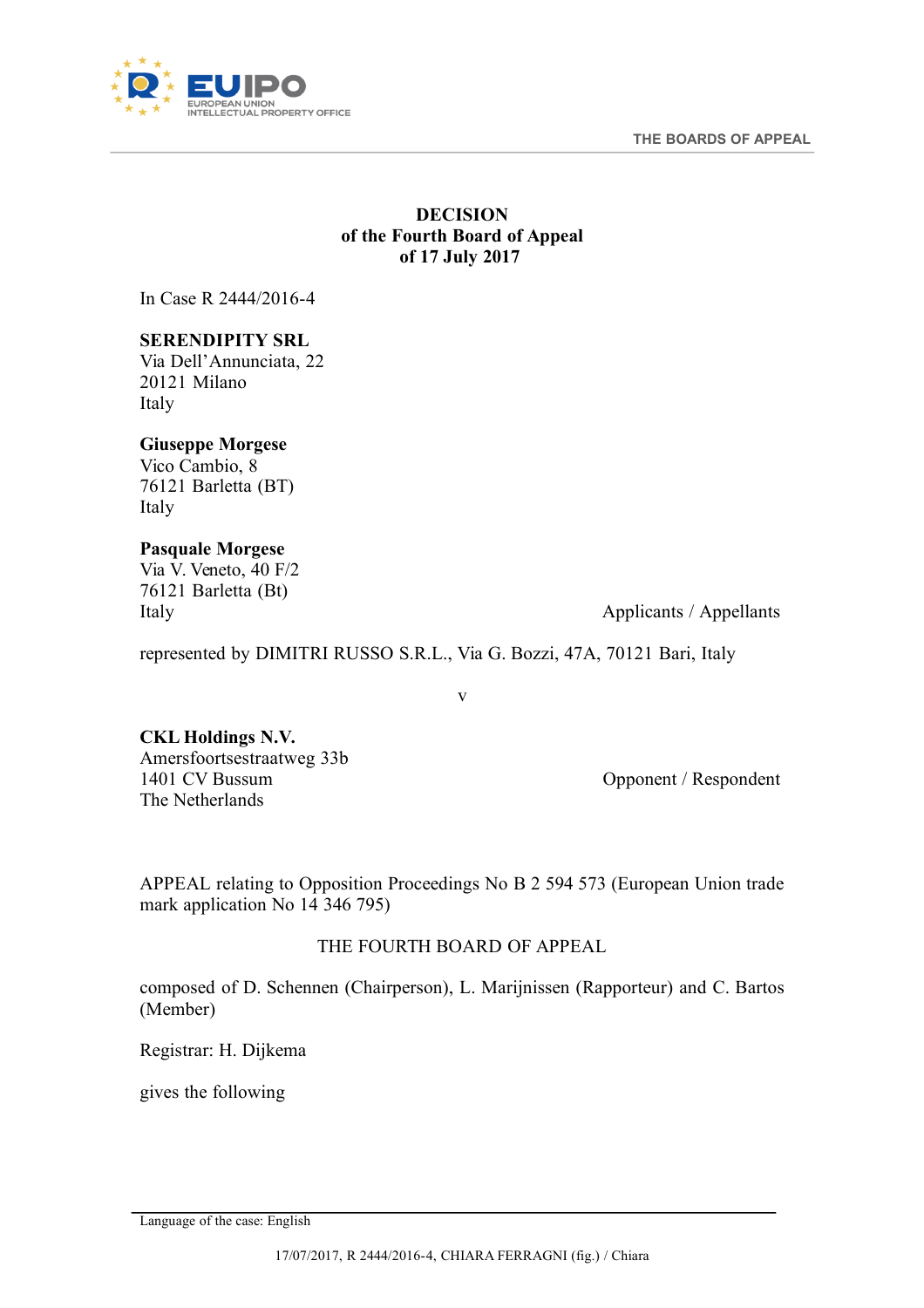## **Decision**

#### **Summary of the facts**

1 By an application filed on 9 July 2015 and with priority date 16 June 2015, the applicants sought to register the figurative as amended claiming the colours 'black' and 'sky blue'



for goods in Classes 3, 9, 14, 18, 24 and 25, including the following:

Class 18 – Bags; haversacks; leather purses; keycases;

Class 25 – Clothing; shirts; sweaters; trousers; skirts; denim jeans; bathing suits; undershirts; Tee-shirts; trousers shorts; sportswear; lingerie; hats; footwear.

2 On 16 October 2015, CKL Holdings N.V. ('the opponent') filed a notice of opposition against the application based on Benelux trade mark registration No 975 272 for the word

### **Chiara**

filed on 15 May 2015 and registered on 29 July 2015 for the following goods and services:

Class 25 – Clothing; footwear and headgear; swimwear; sportswear and leisurewear;

Class 38 – Internet protocol television (IPTV) transmission services; simulcasting broadcast television over global communication networks and the Internet; television broadcasting; provision of non- downloadable films and television programmes via a video-on-demand service;

Class 41 - Production of television shows and movies; production of television programs.

- 3 The grounds of opposition were those laid down in Article 8(1)(b) EUTMR. The opposition was directed against all the goods of the application and based on all the goods and services of the earlier mark.
- 4 By decision of 31 October 2016 ('the contested decision'), the Opposition Division upheld the opposition in part, namely for the goods in Classes 18 and 25 as specified in paragraph 1 above, rejected the application for these goods and ordered each party to bear its own costs.
- 5 It reasoned that the goods in Class 18 were similar and the goods in Class 25 were identical to the earlier goods in Class 25. The other contested goods were dissimilar. The relevant public for the identical and similar goods concerned the public at large with an average degree of attention. Visually the signs were similar to a low degree, aurally to an average degree. The signs were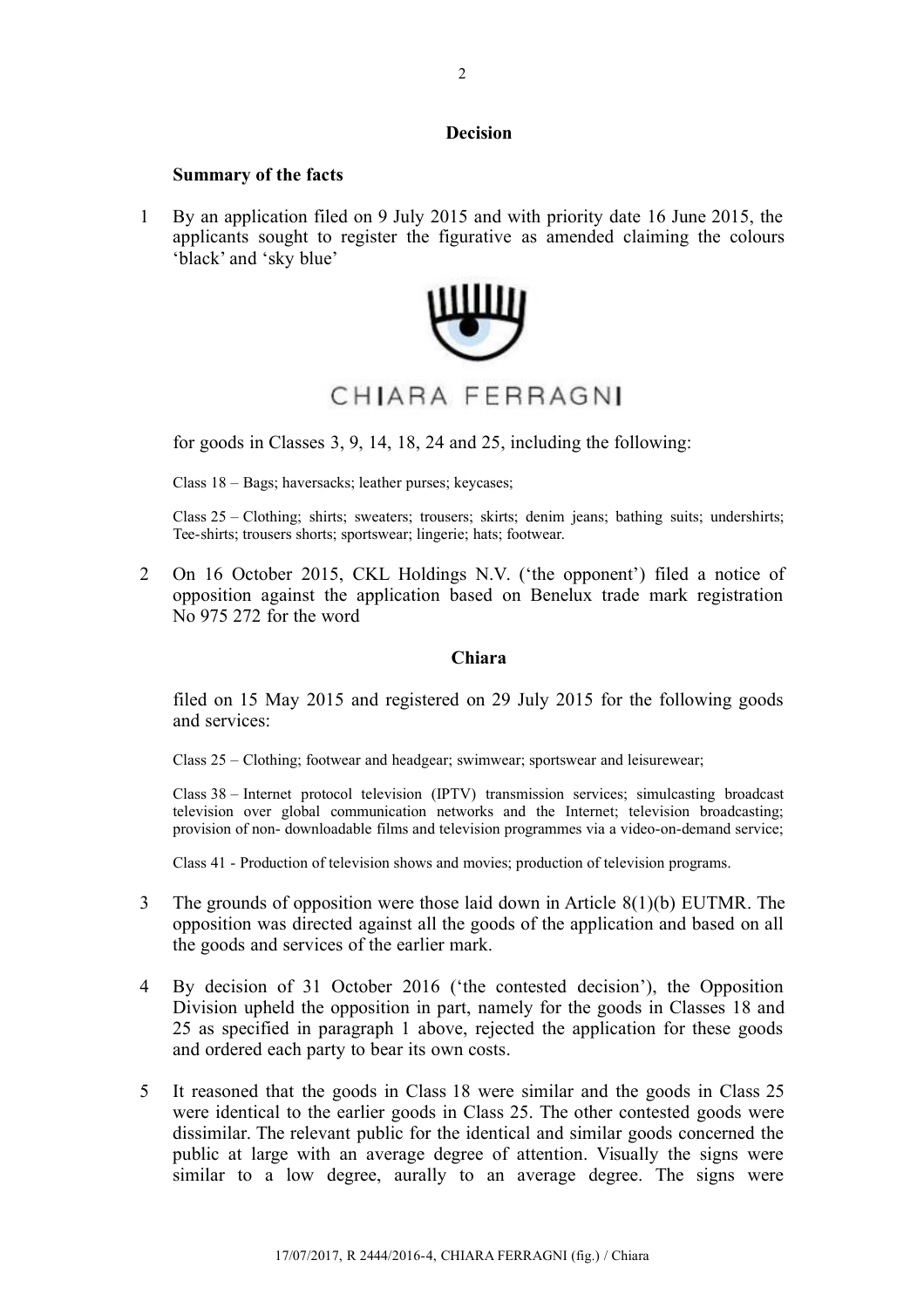conceptually similar to the extent that they shared the identical female first name. For those who would not recognise the word 'CHIARA' as a female name, the marks were not conceptually similar. The inherent distinctiveness of the earlier mark was normal. It concluded that there was a likelihood of confusion for identical and similar goods. The applicants' claim that the contested mark had a reputation was irrelevant as the right to a EUTM begins on the date when it was filed and not before.

- 6 On 28 December 2016, the applicants filed a notice of appeal followed by its statement of grounds on 24 February 2017. They request that the Board annul the contested decision to the extent that the application was rejected for the goods in Classes 18 and 25 and order the opponent to bear the costs of the proceedings.
- 7 It argues that there is no likelihood of confusion as the contested mark consists of two words and is much longer than the earlier mark which consists of only one word and as the figurative element of the contested mark is eye catching. Also, the name 'CHIARA' would be perceived as a first name and the name 'FERRAGNI' as a surname; family names have in principle a higher intrinsic value as indicators of the origin of goods than first names. Also for this reason, a conceptual similarity cannot result from the mere fact that both marks contain the same name. Another reason why there would be no likelihood of confusion is that the name 'CHIARA FERRAGNI' belongs to an Italian fashion blogger who became very famous all over Europe and the world including in the Benelux. Documents to support this reputation were submitted at first instance and are submitted again. As the earlier mark has no reputation at all, there can be no confusion between the marks. Furthermore, the marks are visually only similar to a low degree. The visual perception of the marks plays a greater role in the global assessment taking into account the goods concerned and therefore the considerable visual differences between the signs are particularly relevant.
- 8 In its observations in reply the opponent requests that the Board uphold the partial refusal of the contested mark and order the applicant to bear the costs of the proceedings.
- 9 It argues that the marks are visually and aurally similar. The contested mark is not highly stylised and both marks begin with the identical element 'Chiara'. Conceptually, in the Benelux the word 'Chiara' will not be perceived as a first name or, in the unlikely event it will, as an unusual one. The conflicting goods concern the fashion sector in which sub-brands are used to distinguish different product lines. As correctly reasoned in the contested decision, the reputation of the mark applied for is irrelevant for the purpose of determining a likelihood of confusion. In any case, the evidence submitted by the applicants is insufficient to show enhanced distinctiveness of the contested mark in the Benelux. The goods subject of the appeal in Classes 18 and 25 are identical and highly similar. A likelihood of confusion exists.

#### **Reasons**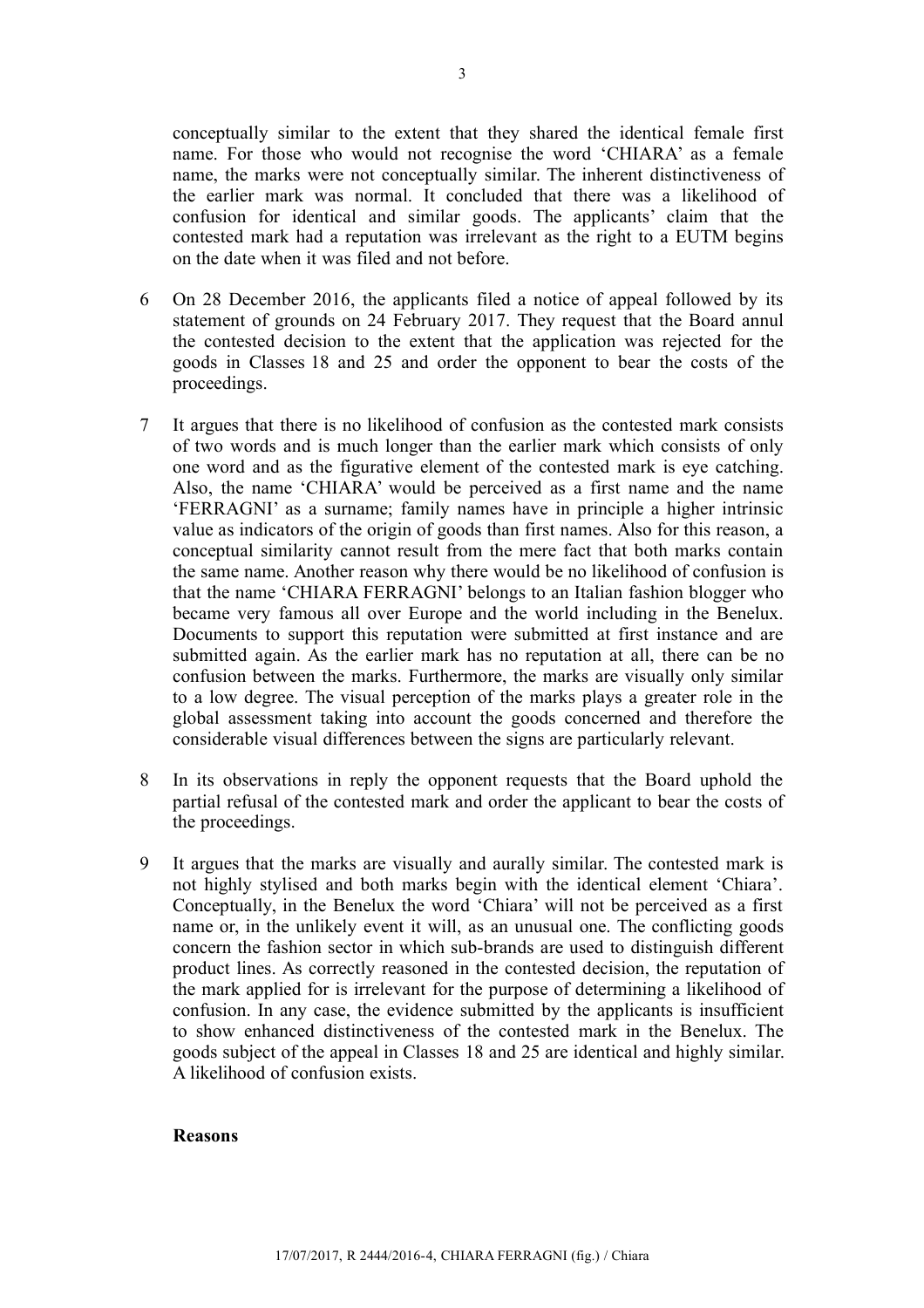- 10 The appeal is not well founded. A likelihood of confusion within the meaning of Article 8(1)(b) EUTMR exists for all the contested goods which are the subject of this appeal.
- 11 Pursuant to Article 8(1)(b) EUTMR, upon opposition of the proprietor of an earlier trade mark, the trade mark applied for shall not be registered if, because of its identity with or similarity to the earlier trade mark and, cumulatively, the identity or similarity of the goods or services covered by the trade marks, there exists a likelihood of confusion on the part of the public in the territory in which the earlier trade mark is protected.
- 12 The opposition is based on an earlier Benelux mark. The relevant territory for analysing the likelihood of confusion consists of the three Benelux countries. The relevant public consists of the public at large.

## *Comparison of the signs*

- 13 The comparison of the conflicting marks shall assess the visual, aural or conceptual similarity of the signs in question, based on the overall impression given by the marks and bearing in mind, in particular, their distinctive and dominant elements (06/10/2005, C-120/04, Thomson Life, EU:C:2005:594,  $§ 28$ ).
- 14 The marks to be compared are:

| Contested mark  | Earlier mark |
|-----------------|--------------|
| CHIARA FERRAGNI | Chiara       |

- 15 The contested figurative mark consists of the word element 'CHIARA FERRAGNI' written in black capital letters, the letters 'I' in both words being a bit bolder than the others. Within the word element both words, in the absence of any meaning for the goods concerned, are distinctive for the relevant Benelux consumer who may perceive them as 'exotic' names or words without any specific meaning. The word element forms a dominant and distinctive part of the contested mark. Above it appears a figurative element which may be perceived as a stylised representation of an eye with long eyelashes. When a mark is composed of figurative and word elements, consumers tend to focus on the latter.
- 16 The earlier word mark consists of the word 'Chiara' for which it is irrelevant whether it is written in capital or lower-case letters.
- 17 The earlier mark 'Chiara' is identically reproduced by the first part, on which consumers tend to focus, of the dominant and distinctive word element of the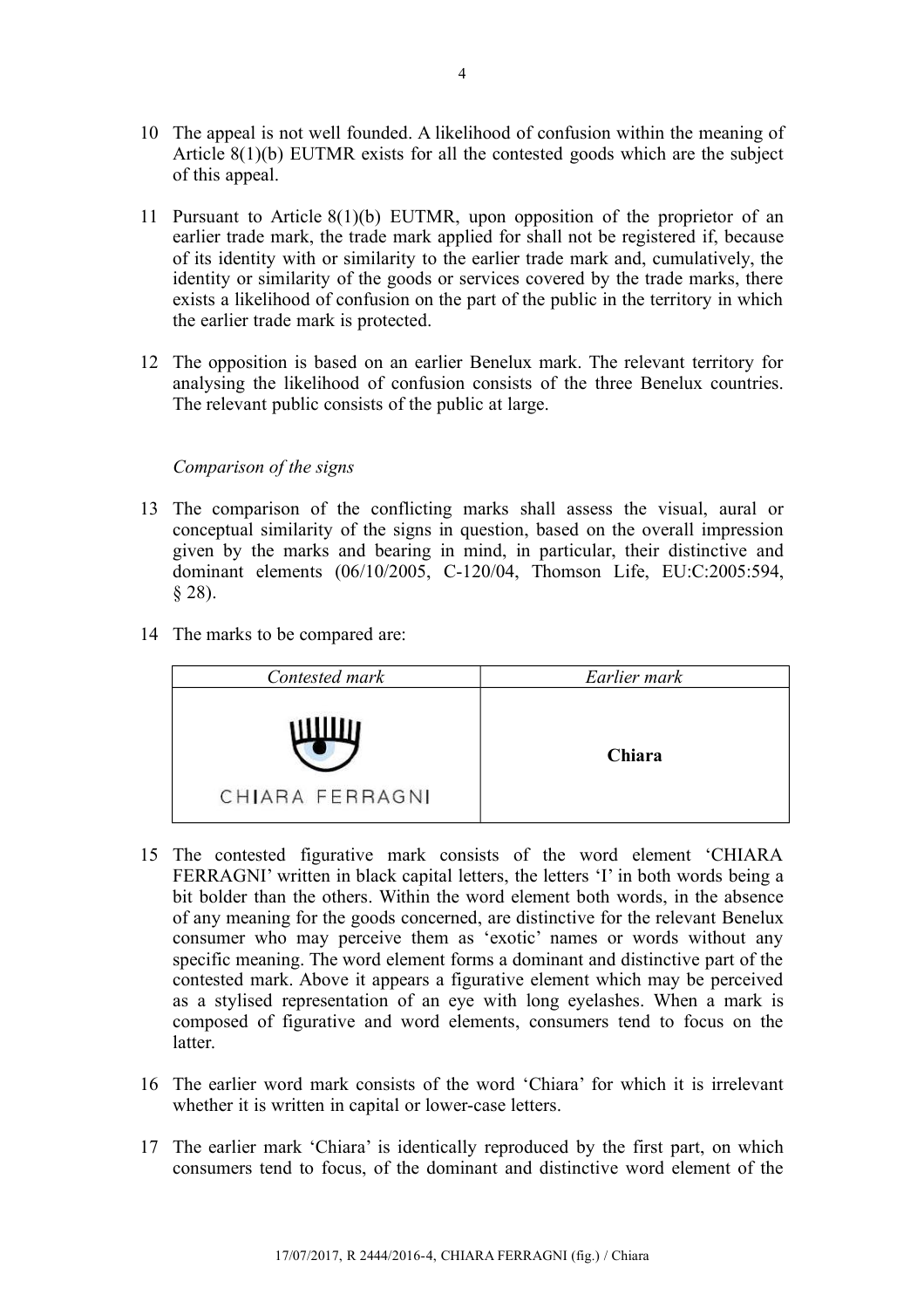contested mark 'CHIARA FERRAGNI'. The marks differ in the contested mark's additional part 'FERRAGNI' and figurative element, both without a counterpart in the earlier mark. The marks are visually similar to an average degree.

- 18 Aurally, the figurative element will not be pronounced. The first three syllables of the contested mark pronounced as 'CHI/A/RA/FE/RRA/GNI' are identical to the earlier three-syllable mark 'Chi/a/ra'. The consumer will focus on this identical beginning. From an aural point of view the marks are similar to an above average degree.
- 19 Conceptually, as neither of the marks has a meaning, the comparison remains neutral. This is irrespective of whether or not the marks will be perceived as names, as a name is not a concept.

## *Comparison of the goods*

20 As correctly reasoned by the Opposition Division, the contested goods in Class 25 are identical and those in Class 18 similar, to an average degree, to the earlier goods in Class 25. No arguments were raised by the parties to the contrary.

## *Overall assessment of the likelihood of confusion*

- 21 According to the case law of the Court of Justice, the risk that the public might believe that the goods or services in question come from the same undertaking or, as the case may be, from economically-linked undertakings, constitutes a likelihood of confusion. It follows from the very wording of Article  $8(1)(b)$ EUTMR that the concept of a likelihood of association is not an alternative to that of a likelihood of confusion, but serves to define its scope (29/09/1998, C-39/97, Canon, EU:C:1998:442, § 29; 22/06/1999, C-342/97, Lloyd Schuhfabrik, EU:C:1999:323, § 17).
- 22 A likelihood of confusion on the part of the public must be assessed globally. That global assessment implies some interdependence between the factors taken into account and in particular similarity between the trade marks and between the goods or services covered. Accordingly, a lesser degree of similarity between these goods or services may be offset by a greater degree of similarity between the marks, and vice versa (29/09/1998, C-39/97, Canon, EU:C:1998:442, § 17; 22/06/1999, C-342/97, Lloyd Schuhfabrik, EU:C:1999:323, § 19). The more distinctive the earlier mark, the greater the risk of confusion, and marks with a highly distinctive character, either per se or because of the reputation they possess on the market, enjoy broader protection than marks with a less distinctive character (29/09/1998, C-39/97, Canon, EU:C:1998:442, § 18).
- 23 For the purpose of that global appreciation, the average consumer of the category of goods concerned is deemed to be reasonably well informed and reasonably observant and circumspect. The level of attention of the relevant consumer is likely to vary according to the category of goods or services in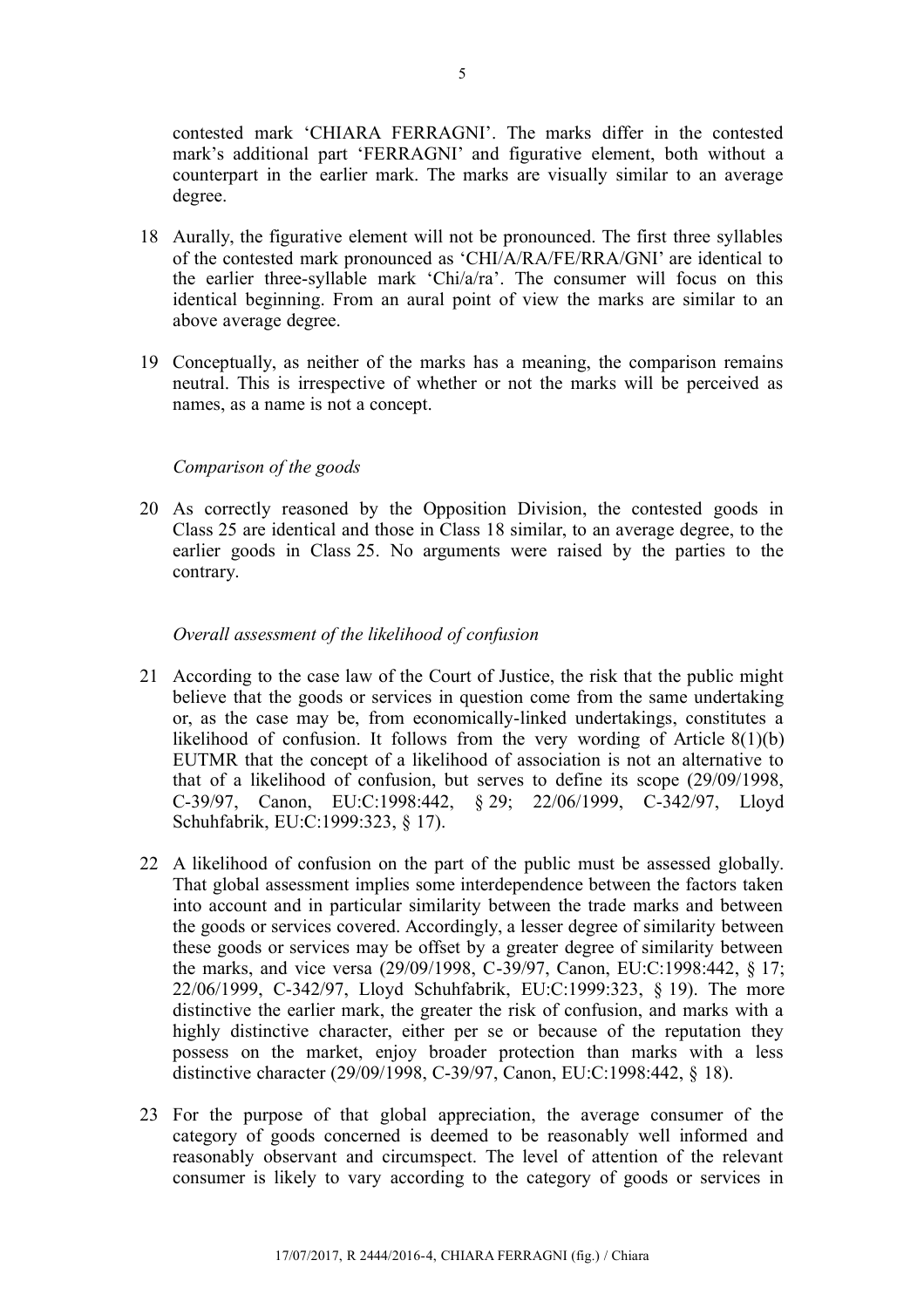question and the average consumer only rarely has the chance to make a direct comparison between the different marks but must place his trust in the imperfect picture of them that he has kept in his mind (22/06/1999, C-342/97, Lloyd Schuhfabrik, EU:C:1999:323, § 26; 30/06/2004, T-186/02, Dieselit, EU:T:2004:197, § 38).

- 24 The level of attention of the relevant public for the goods concerned is average.
- 25 In the absence of any meaning of the earlier mark for the goods concerned, its inherent distinctive character is normal. Enhanced distinctiveness due to intensive and long-term use of the earlier mark was not claimed or proven.
- 26 Taking into account the identity and similarity of the conflicting goods, the average level of visual and above average level of aural similarity of the conflicting signs, the average level of attention of the relevant public and the normal level of inherent distinctiveness of the earlier mark, there exists a likelihood of confusion within the meaning of Article 8(1)(b) EUTMR on the part of the relevant public.
- 27 The applicants argue that there is no likelihood of confusion as the contested mark has a reputation while the earlier mark has no reputation at all. This argument fails. Irrespective of whether or not the claimed reputation had been proven, the Board notes that it is settled case law that only the reputation or high distinctiveness of the earlier mark will be taken into account in the assessment of the likelihood of confusion, but the applicants cannot rely on the reputation of their younger mark (22/06/1999, C-342/97, Lloyd Schuhfabrik, EU:C:1999:323, § 20; 16/09/2009, T-400/06, zerorh+, EU:T:2009:331, § 83; 19/04/2013, T-537/11, Snickers, EU:T:2013:207, § 55).
- 28 As regards the applicants' argument that the marks are only visually similar to a low degree and that taking into account the goods concerned the visual perception of the marks plays a greater role in the global assessment of the likelihood of confusion, the Board notes in the first place that the visual similarity between the marks is not low but average. Moreover, even if there were a low level of visual similarity between the marks (*quod non*) there would still exist a likelihood of confusion. Granting preferential consideration to the visual perception does not mean that for goods which are normally purchased visually, the phonetic impression can be overlooked.
- 29 To conclude, the appeal shall be dismissed.

## **Costs**

30 Since the applicants (appellants) are the losing party within the meaning of Article 85(1) EUTMR in this appeal, it must bear the costs incurred by the opponent (respondent) in the appeal proceedings. The Opposition Division correctly decided that for the opposition proceedings each party shall bear its own costs.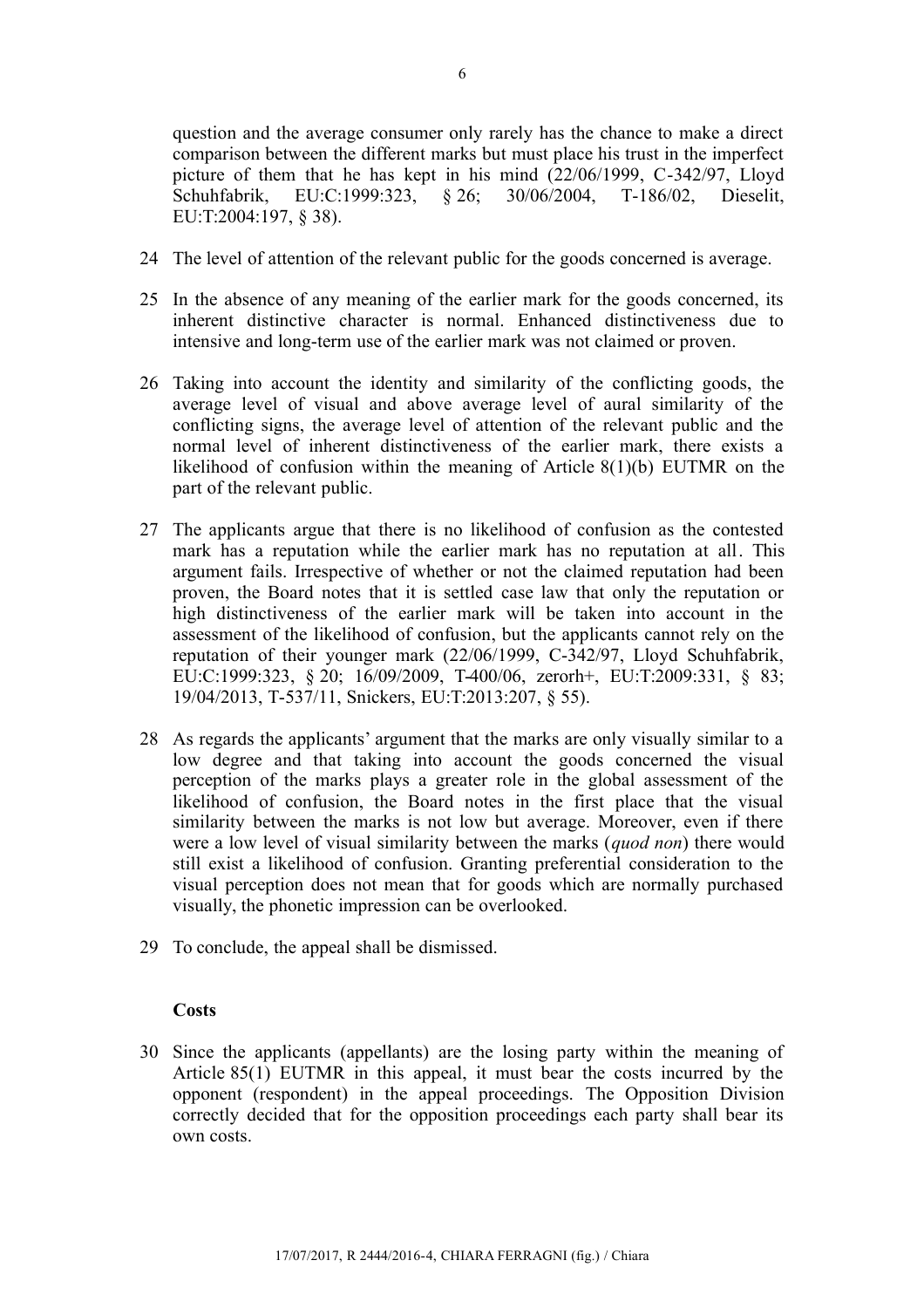## **Fixing of costs**

31 In accordance with Article 85(6) EUTMR and Rules 94(3), (6) and (7) CTMIR, the Board fixes the costs. Under Rule 94(7)(d) CTMIR, representation costs are only to be fixed in favour of a party who was represented by a professional representative within the meaning of Article 93 EUTMR. This is not the case for the successful respondent. There are no costs to be paid by the appellants to the respondent.